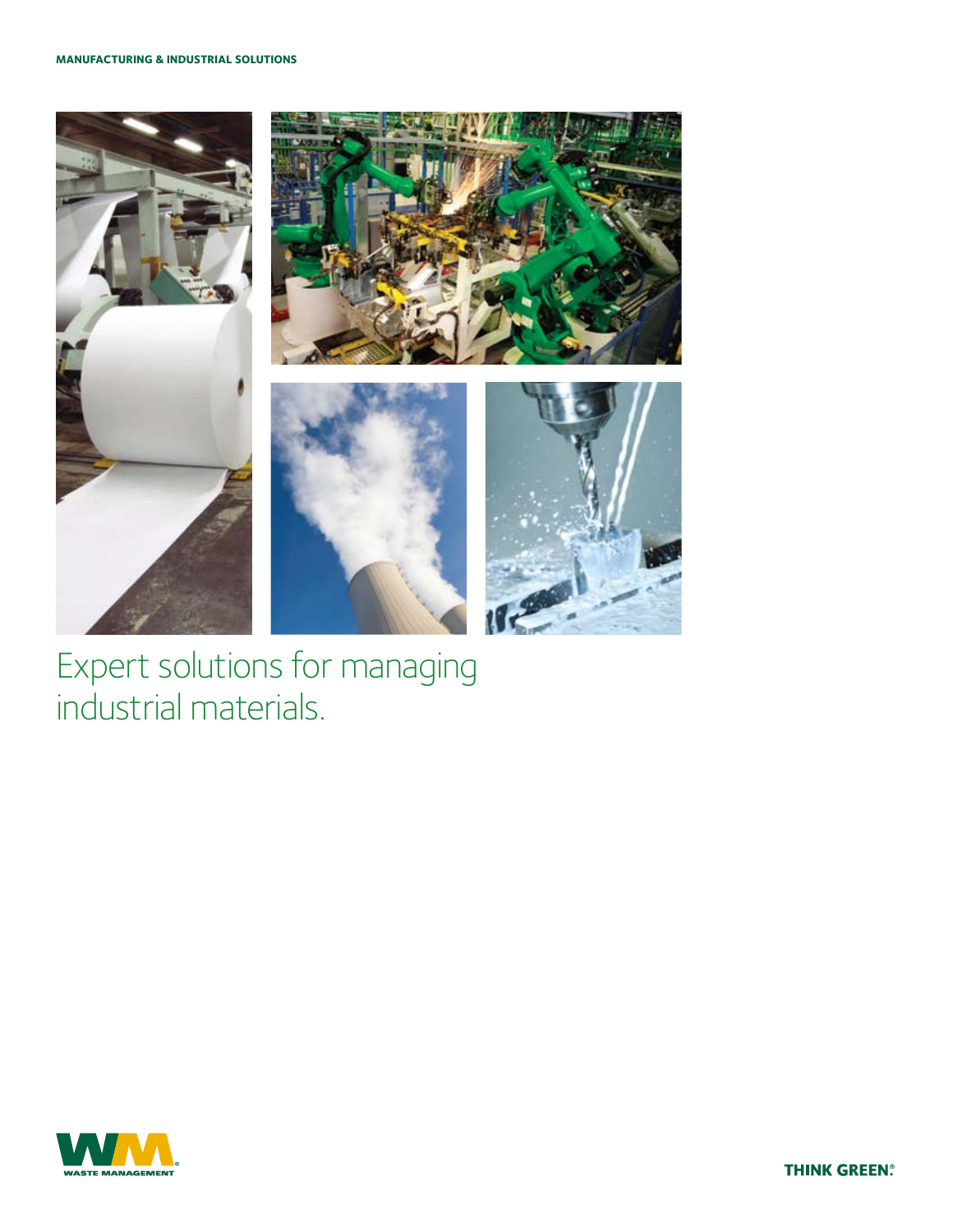

# Your reliable artner for materials ement.

# **Maximizing Resources Step by Step**

As North America's leading environmental solutions company, we at Waste Management spend a lot of time thinking about the raw materials and products used in manufacturing. As our planet's natural and man-made resources grow scarcer, process residuals become far too valuable simply to discard.

Across the country, industries like yours are relying on our expert Sustainability Services team to help them reduce process residuals, minimize risk, and achieve environmental compliance, even as we guide them in cutting costs and streamlining operations.

We are seasoned professionals who undergo annual industry and regulatory training so we can anticipate changes that will impact you and your business. We understand the chemicals, materials, and products you use and are proficient in DOT and EPA regulations. Many of us hold degrees in science and engineering.

As experts in sustainability, we're adept at helping you extract value from materials you may be throwing away. In fact, in the past six years, we've helped other highly regulated industries realize more than \$75 million in savings.

And, we are far more than consultants. We can work side by side with you, assisting with implementation to drive real savings to your bottom line. We can collaborate with you in several ways:

- • If you need us on site, we can be there to offer expert advice and help you identify and implement sustainable business practices.
- We can help you divert material from landfills, or perhaps use it to generate power through our landfill-waste-to-energy initiatives.
- We can help you reclaim valuable resources, such as mercury.
- In some cases, we can help eliminate your need for a specific material altogether.
- And we can help you repurpose your industrial by-products for other beneficial uses.

When you're a Waste Management customer, your options are varied and continually expanding.

## **Taking you through the process**

## **Expert Guidance**

We can lead you to processes that streamline your operations and tread lightly on the environment at every stage of your supply chain.

#### **Implementation**

We can be at your side, helping you lower production costs, boost your bottom line, and achieve your sustainability objectives.

### **Operations**

Our Sustainability team can analyze your industry and organizational dynamics to create an end-to-end, unique solution and plan of action.

#### **Results**

We can help you reduce - or even eliminate – by-products to make a positive difference in the environment and in your organization.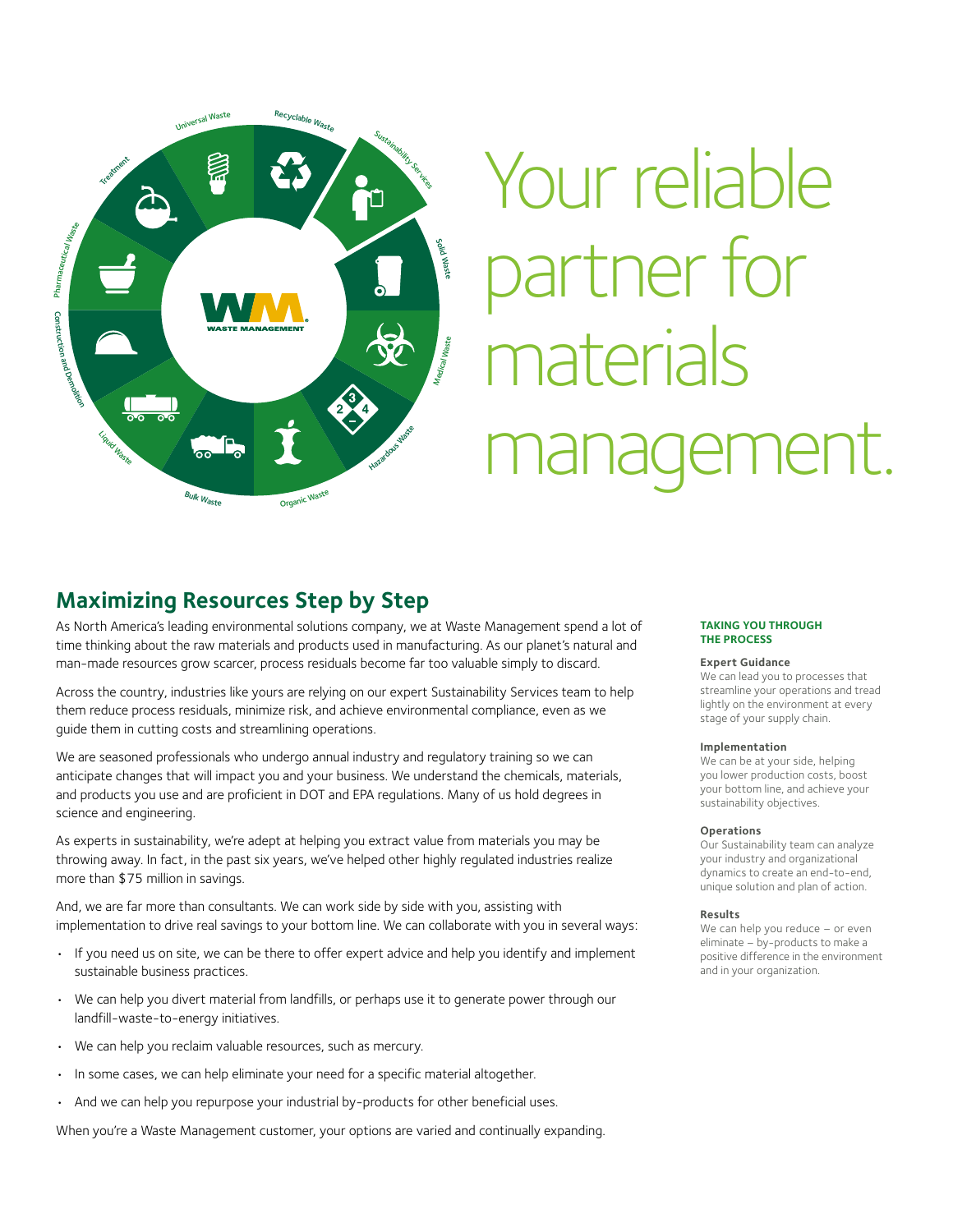

# **Environmental Solutions for Industry**

Our mission is to assist you in your pursuit of cost savings while also achieving your environmental sustainability goals. Using our comprehensive network of treatment and recycling facilities, Waste Management is prepared to be your sole service provider in meeting all your environmental needs.

Using a single point of contact, our service professionals are committed to providing comprehensive solutions at your facility or across your enterprise. Whether the recycling or treatment solution is managed in-house or through Waste Management's vast network of strategic alliances, our in-field execution is comprehensive, convenient, timely, professional – and competitively priced.

Among the solutions available to you are:

**Industrial Recycling:** Driving diversion of common industrial materials, including plastics, woods, metals, and materials from industrial processes.

**Mercury Retort:** Recovering mercury from contaminated products, devices, and debris, then reprocessing it for reuse.

**Bioremediation:** Treating organic materials with microorganisms to make them less toxic or non-toxic.

**Bulk Treatment:** Reducing the toxicity of large-volume streams, ranging from oilfield liquids, to on-site or off-site treatment of coal combustion products. The ultimate goal for beneficial reuse and recycling of these process residuals is to provide them a second life.

**Thermal Desorption:** Treating dry soils or sludges to remove organics, which can then be recycled.

**Container and Logistics Management:** Collecting, staging and transporting drums, totes, and gaylords, whether the materials are hazardous or non-hazardous, liquid or solid, debris or soil. Whether it's one drum or a pallet of small containers, Waste Management can devise a cost-effective materials management plan.

**Macro/Microencapsulation:** Managing toxic materials with sealing agents or placing them in impermeable containers to prevent them from interacting chemically with the environment.

**Deep Well Injection:** Liquid by-products are pumped under pressure into porous rock formations deep underground for secure management.

**PCB Management:** Secure management of manufactured items containing polychlorinated biphenyls, including articles, soil, sediment, and debris in full compliance with TSCA regulations.